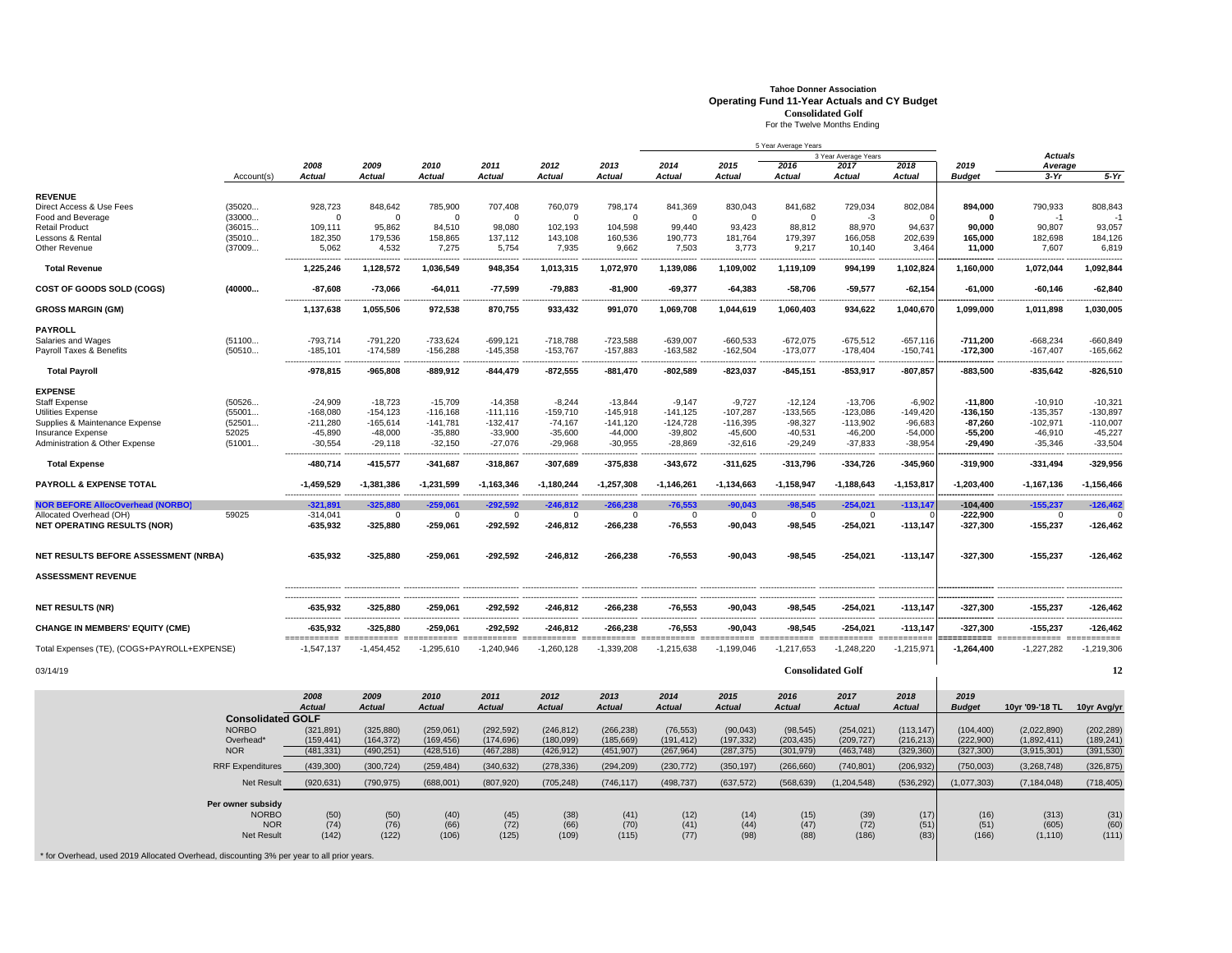## **Tahoe Donner AssociationOperating Fund 11-Year Actuals and CY Budget**

**Golf Course Operations (120)** For the Twelve Months Ending

|                                                        |            |                       |                                                                                                   | 2010<br>Actual      | 2011<br>Actual      | 2012<br><b>Actual</b> | 2013<br><b>Actual</b>   |                     |                     | 5 Year Average Years |                      |                         |                     |                           |                     |
|--------------------------------------------------------|------------|-----------------------|---------------------------------------------------------------------------------------------------|---------------------|---------------------|-----------------------|-------------------------|---------------------|---------------------|----------------------|----------------------|-------------------------|---------------------|---------------------------|---------------------|
|                                                        |            |                       |                                                                                                   |                     |                     |                       |                         |                     |                     |                      | 3 Year Average Years |                         |                     | <b>Actuals</b><br>Average |                     |
|                                                        |            | 2008                  | 2009                                                                                              |                     |                     |                       |                         | 2014<br>Actual      | 2015<br>Actual      | 2016<br>Actual       | 2017<br>Actual       | 2018                    | 2019                |                           |                     |
|                                                        | Account(s) | Actual                | <b>Actual</b>                                                                                     |                     |                     |                       |                         |                     |                     |                      |                      | Actual                  | Budget              | $3-Yr$                    | $5-Yr$              |
| <b>REVENUE</b>                                         |            |                       |                                                                                                   |                     |                     |                       |                         |                     |                     |                      |                      |                         |                     |                           |                     |
| Direct Access & Use Fees                               | (35020     | 928,723               | 848,642                                                                                           | 785,900             | 707,408             | 760,079               | 798,174                 | 841,369             | 830,043             | 841,682              | 729,034              | 802,084                 | 894,000             | 790,933                   | 808,843             |
| Food and Beverage                                      | (33000     | $\Omega$              | $\Omega$                                                                                          | $\mathbf 0$         | 0                   | $\mathbf 0$           | $\mathbf 0$             | $\Omega$            | $\mathbf 0$         | $\Omega$             | $-3$                 | $\Omega$                | 0                   | $-1$                      | $-1$                |
| <b>Retail Product</b>                                  | (36015     | 109,111               | 95,862                                                                                            | 84,510              | 98,080              | 102,193               | 104,598                 | 99,440              | 93,423              | 88,812               | 88,970               | 94,637                  | 90,000              | 90,807                    | 93,057              |
|                                                        |            | 182,350               | 179,536                                                                                           |                     |                     |                       |                         |                     |                     | 179,397              |                      |                         |                     |                           |                     |
| Lessons & Rental                                       | (35010     |                       |                                                                                                   | 158,865             | 137,112             | 143,108               | 160,536                 | 190,773             | 181,764             |                      | 166,058              | 202,639                 | 165,000             | 182,698                   | 184,126             |
| Other Revenue                                          | (37009     | 5,062                 | 4,532                                                                                             | 7,275               | 5,754               | 7,935                 | 9,662                   | 7,503               | 3,773               | 9,217                | 10,140               | 3,464                   | 11,000              | 7,607                     | 6,819               |
| <b>Total Revenue</b>                                   |            | 1,225,246             | 1,128,572                                                                                         | 1,036,549           | 948,354             | 1,013,315             | 1,072,970               | 1,139,086           | 1,109,002           | 1,119,109            | 994.199              | 1,102,824               | 1,160,000           | 1,072,044                 | 1,092,844           |
| <b>COST OF GOODS SOLD (COGS)</b>                       | (40000     | $-87,608$             | $-73,066$                                                                                         | $-64,011$           | $-77,599$           | $-79,883$             | -81,900                 | $-69,377$           | -64,383             | -58,706              | $-59,577$            | -62,154                 | $-61,000$           | -60,146                   | $-62,840$           |
| <b>GROSS MARGIN (GM)</b>                               |            | 1,137,638             | 1,055,506                                                                                         | 972,538             | 870,755             | 933,432               | 991,070                 | 1,069,708           | 1,044,619           | 1,060,403            | 934,622              | 1,040,670               | 1,099,000           | 1,011,898                 | 1,030,005           |
| PAYROLL                                                |            |                       |                                                                                                   |                     |                     |                       |                         |                     |                     |                      |                      |                         |                     |                           |                     |
| Salaries and Wages                                     | (51100     | $-262,348$            | $-257,842$                                                                                        | $-228,197$          | $-208,899$          | $-213,832$            | $-215,730$              | $-171,883$          | $-190,293$          | $-163,619$           | $-163, 132$          | $-175,935$              | $-193,100$          | $-167,562$                | $-172,973$          |
| Payroll Taxes & Benefits                               | (50510     | $-56,898$             | $-55,972$                                                                                         | $-49,924$           | $-45,517$           | $-48,104$             | $-48,354$               | $-45,211$           | $-42,168$           | $-42,472$            | $-42,895$            | $-42,326$               | $-49,200$           | $-42,564$                 | $-43,015$           |
|                                                        |            |                       |                                                                                                   |                     |                     |                       |                         |                     |                     |                      |                      |                         |                     |                           |                     |
| <b>Total Payroll</b>                                   |            | -319,247              | $-313,814$                                                                                        | -278,121            | $-254,416$          | -261,936              | $-264,085$              | -217,095            | $-232,461$          | -206,091             | $-206,028$           | -218,260                | -242,300            | -210,126                  | $-215,987$          |
| <b>EXPENSE</b>                                         |            |                       |                                                                                                   |                     |                     |                       |                         |                     |                     |                      |                      |                         |                     |                           |                     |
| <b>Staff Expense</b>                                   | (50526     | $-12,319$             | $-5,555$                                                                                          | $-4,431$            | $-197$              | $-2,331$              | $-3.503$                | $-1,501$            | $-1,820$            | $-2,453$             | $-2,742$             | $-1,568$                | $-1.800$            | $-2.255$                  | $-2.017$            |
| Utilities Expense                                      | (55001     | $-13,766$             | $-12,196$                                                                                         | $-11,435$           | $-11,136$           | $-12,144$             | $-12,231$               | $-12,022$           | $-12,383$           | $-13,540$            | $-12,861$            | $-22,754$               | $-12,920$           | $-16,385$                 | $-14,712$           |
| Supplies & Maintenance Expense                         | (52501     | $-32,556$             | $-18,432$                                                                                         | $-20,304$           | $-15,024$           | $-17,624$             | $-18,698$               | $-18,136$           | $-20,847$           | $-25,046$            | $-18,106$            | $-19,983$               | $-17,380$           | $-21,045$                 | $-20,424$           |
| <b>Insurance Expense</b>                               | 52025      | $-25,456$             | $-26,400$                                                                                         | $-19,800$           | $-17,900$           | $-18.800$             | $-24,800$               | $-21,996$           | $-25,200$           | $-22,486$            | $-25,800$            | $-30,000$               | $-30,600$           | $-26,095$                 | $-25,096$           |
| <b>Administration &amp; Other Expense</b>              | (51001     | $-28,325$             | $-27,163$                                                                                         | $-29,467$           | $-23,426$           | $-26,139$             | $-27,374$               | $-25,862$           | $-26,702$           | $-23,865$            | $-33,301$            | $-35,883$               | $-26,300$           | -31,016                   | $-29,122$           |
| <b>Total Expense</b>                                   |            | $-112,422$            | $-89,747$                                                                                         | $-85,437$           | $-67,683$           | $-77,039$             | -86,605                 | $-79,517$           | -86,952             | $-87,390$            | $-92,811$            | $-110,187$              | $-89,000$           | -96,796                   | $-91,371$           |
| <b>PAYROLL &amp; EXPENSE TOTAL</b>                     |            | -431,669              | -403,561                                                                                          | -363,558            | -322,099            | -338,975              | $-350,690$              | -296,612            | $-319,414$          | -293,481             | $-298,838$           | -328,448                | $-331,300$          | -306,923                  | $-307,359$          |
|                                                        |            |                       |                                                                                                   |                     |                     |                       |                         |                     |                     |                      |                      |                         |                     |                           |                     |
| <b>NOR BEFORE AllocOverhead (NORBO)</b>                |            | 705.969               | 651,945                                                                                           | 608.980             | 548.656             | 594.457               | 640,381                 | 773,097             | 725,206             | 766,921              | 635,784              | 712,222                 | 767,700             | 704,976                   | 722,646             |
| Allocated Overhead (OH)<br>NET OPERATING RESULTS (NOR) | 59025      | $-182,046$<br>523,923 | $\Omega$<br>651,945                                                                               | $\Omega$<br>608,980 | $\Omega$<br>548,656 | $\Omega$<br>594,457   | $\mathbf{0}$<br>640,381 | $\Omega$<br>773,097 | $\Omega$<br>725,206 | $\Omega$<br>766,921  | $\Omega$<br>635,784  | $\Omega$<br>712,222     | -139,200<br>628,500 | $\Omega$<br>704,976       | $\Omega$<br>722,646 |
|                                                        |            |                       |                                                                                                   |                     |                     |                       |                         |                     |                     |                      |                      |                         |                     |                           |                     |
| NET RESULTS BEFORE ASSESSMENT (NRBA)                   |            | 523,923               | 651,945                                                                                           | 608,980             | 548,656             | 594,457               | 640,381                 | 773,097             | 725,206             | 766,921              | 635,784              | 712,222                 | 628,500             | 704,976                   | 722,646             |
| <b>ASSESSMENT REVENUE</b>                              |            |                       |                                                                                                   |                     |                     |                       |                         |                     |                     |                      |                      |                         |                     |                           |                     |
| <b>NET RESULTS (NR)</b>                                |            | 523,923               | 651,945                                                                                           | 608,980             | 548,656             | 594,457               | 640,381                 | 773,097             | 725,206             | 766,921              | 635,784              | 712,222                 | 628,500             | 704,976                   | 722,646             |
| <b>CHANGE IN MEMBERS' EQUITY (CME)</b>                 |            | 523,923               | 651,945                                                                                           | 608,980             | 548,656             | 594,457               | 640,381                 | 773,097             | 725,206             | 766,921              | 635,784              | 712,222                 | 628,500             | 704,976                   | 722,646             |
|                                                        |            | ===========           | sconcerto concertore contentore describido concertore contentore describido concertore contento d |                     |                     |                       |                         |                     |                     |                      |                      | ======================= |                     |                           | ========            |
| Total Expenses (TE), (COGS+PAYROLL+EXPENSE)            |            | $-519.277$            | -476.628                                                                                          | -427.569            | 399.698             | $-418.858$            | 432.589                 | -365.989            | $-383,797$          | $-352.187$           | $-358.416$           | -390.602                | -392.300            | -367.068                  | $-370,198$          |

03/14/19D0711 PNL10yrANN **Golf Course Operations (120) 13**